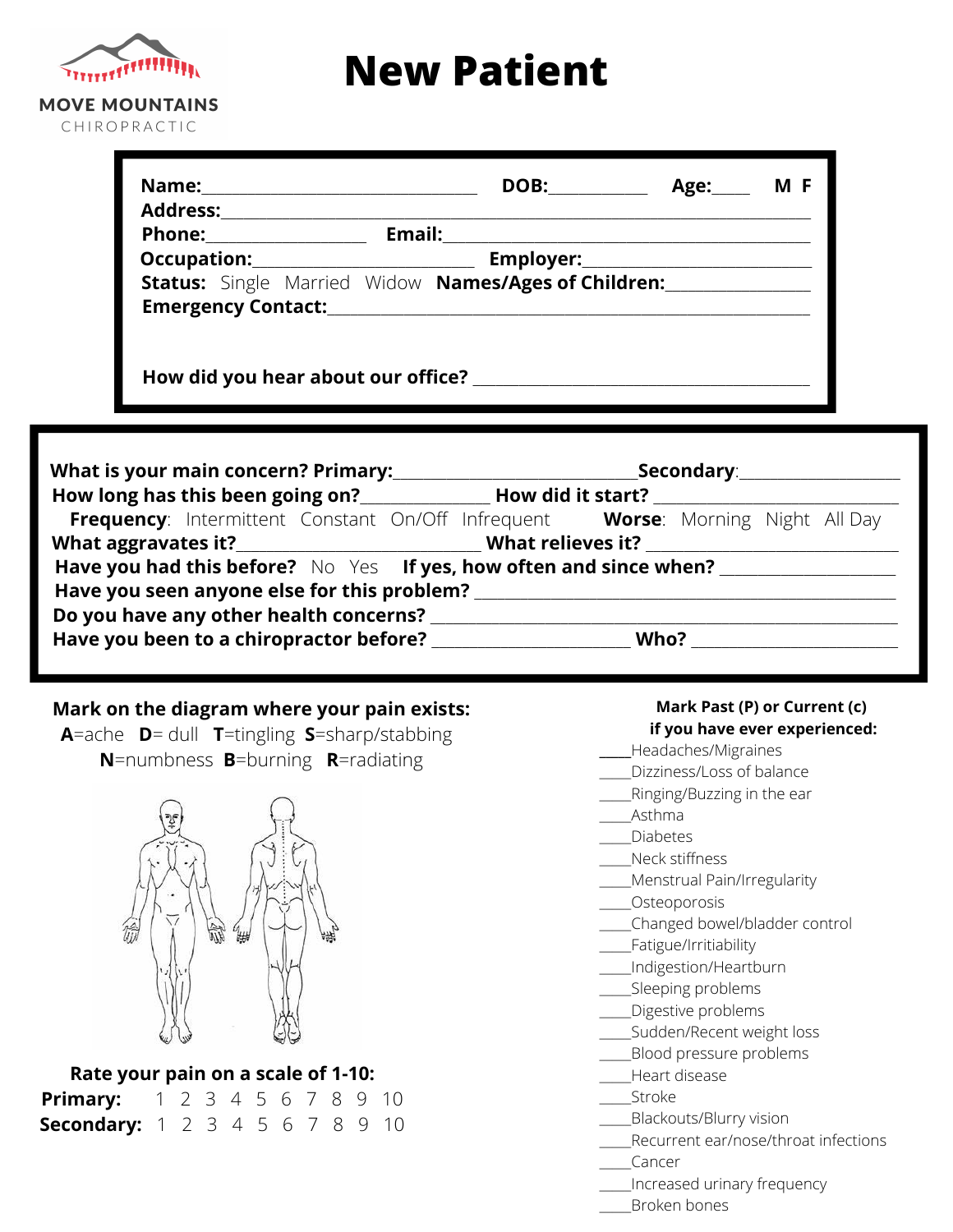### **Please identify how your current condition is affecting your ability to carry out activities that are routinely part of your life:**

| <b>Bending</b>                 | No Effect | Painful (can do) | Painful (limits) | Unable to perform |
|--------------------------------|-----------|------------------|------------------|-------------------|
| <b>Concentrating</b>           | No Effect | Painful (can do) | Painful (limits) | Unable to perform |
| <b>Doing Computer Work</b>     | No Effect | Painful (can do) | Painful (limits) | Unable to perform |
| Gardening                      | No Effect | Painful (can do) | Painful (limits) | Unable to perform |
| <b>Playing Sports</b>          | No Effect | Painful (can do) | Painful (limits) | Unable to perform |
| <b>Recreational Activities</b> | No Effect | Painful (can do) | Painful (limits) | Unable to perform |
| <b>Sleeping</b>                | No Effect | Painful (can do) | Painful (limits) | Unable to perform |
| <b>Carrying</b>                | No Effect | Painful (can do) | Painful (limits) | Unable to perform |
| <b>Dancing</b>                 | No Effect | Painful (can do) | Painful (limits) | Unable to perform |
| <b>Dressing</b>                | No Effect | Painful (can do) | Painful (limits) | Unable to perform |
| <b>Lifting</b>                 | No Effect | Painful (can do) | Painful (limits) | Unable to perform |
| <b>Pushing</b>                 | No Effect | Painful (can do) | Painful (limits) | Unable to perform |
| <b>Rolling Over</b>            | No Effect | Painful (can do) | Painful (limits) | Unable to perform |
| <b>Sitting</b>                 | No Effect | Painful (can do) | Painful (limits) | Unable to perform |
| <b>Standing</b>                | No Effect | Painful (can do) | Painful (limits) | Unable to perform |
| <b>Working</b>                 | No Effect | Painful (can do) | Painful (limits) | Unable to perform |
| <b>Climbing</b>                | No Effect | Painful (can do) | Painful (limits) | Unable to perform |
| <b>Doing Chores</b>            | No Effect | Painful (can do) | Painful (limits) | Unable to perform |
| <b>Driving</b>                 | No Effect | Painful (can do) | Painful (limits) | Unable to perform |
| <b>Reading</b>                 | No Effect | Painful (can do) | Painful (limits) | Unable to perform |
| <b>Running</b>                 | No Effect | Painful (can do) | Painful (limits) | Unable to perform |
| <b>Sitting to Standing</b>     | No Effect | Painful (can do) | Painful (limits) | Unable to perform |
| <b>Walking</b>                 | No Effect | Painful (can do) | Painful (limits) | Unable to perform |

\_\_\_\_\_\_\_\_\_\_\_\_\_\_\_\_\_\_\_\_\_\_\_\_\_\_\_\_\_\_\_\_\_\_\_\_\_\_\_\_\_\_\_\_\_\_\_\_\_\_\_\_\_\_\_\_\_\_\_\_\_\_\_\_\_\_\_\_\_\_\_\_\_\_\_\_\_\_\_\_\_\_\_\_\_\_\_\_\_\_\_\_\_\_\_\_\_\_\_ \_\_\_\_\_\_\_\_\_\_\_\_\_\_\_\_\_\_\_\_\_\_\_\_\_\_\_\_\_\_\_\_\_\_\_\_\_\_\_\_\_\_\_\_\_\_\_\_\_\_\_\_\_\_\_\_\_\_\_\_\_\_\_\_\_\_\_\_\_\_\_\_\_\_\_\_\_\_\_\_\_\_\_\_\_\_\_\_\_\_\_\_\_\_\_\_\_\_\_

**List any medications/supplements:**\_\_\_\_\_\_\_\_\_\_\_\_\_\_\_\_\_\_\_\_\_\_\_\_\_\_\_\_\_\_\_\_\_\_\_\_\_\_\_\_\_\_\_\_\_\_\_\_\_\_\_\_\_\_\_\_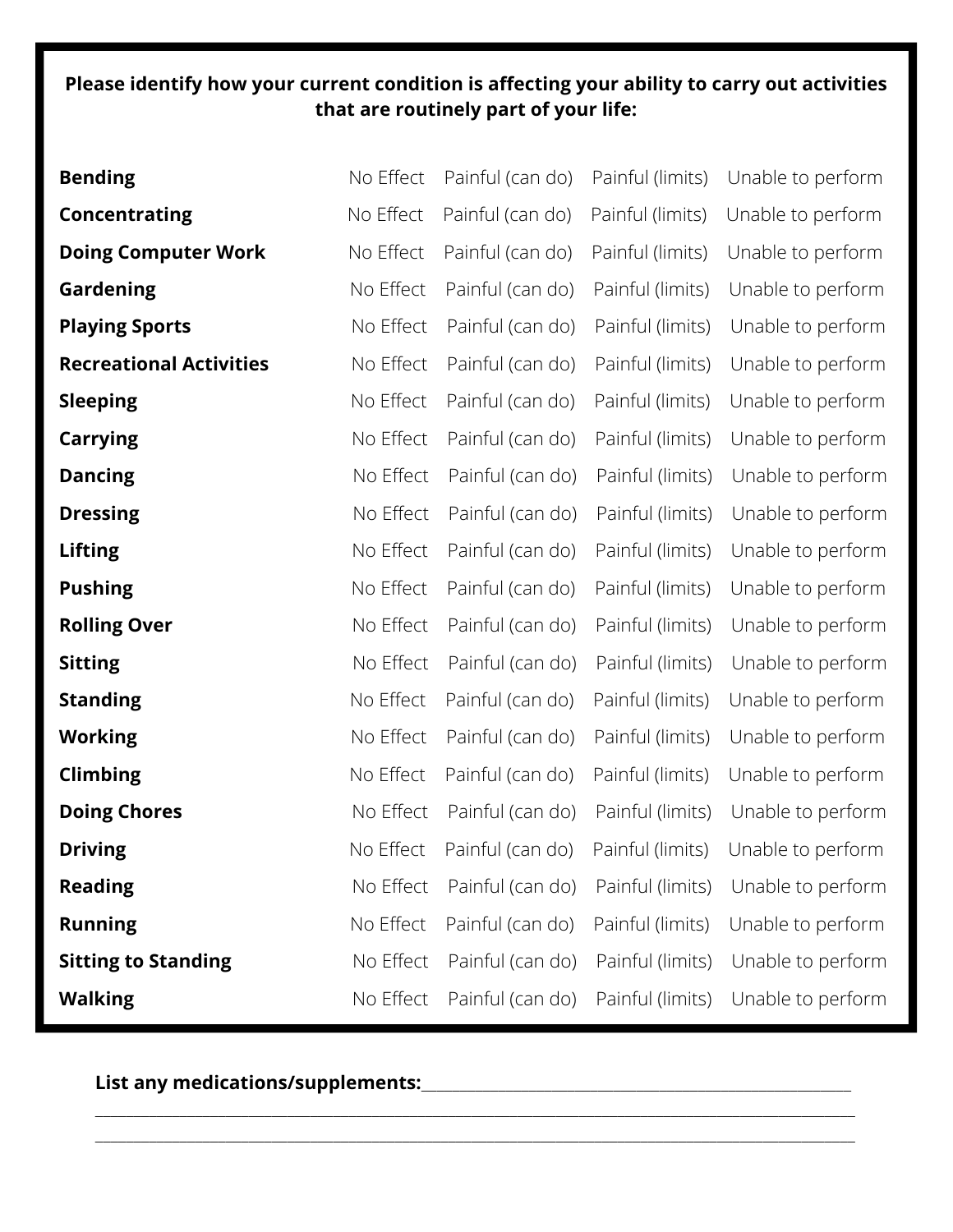|                                                                  | Have you had any spinal x-rays taken in the last 12 months? No Yes<br>List any major illnesses and when diagnoses:                       |  |  |
|------------------------------------------------------------------|------------------------------------------------------------------------------------------------------------------------------------------|--|--|
| List any surgeries and when:<br>List any car accidents and when: |                                                                                                                                          |  |  |
|                                                                  | List any hereditary conditions the doctor should be aware of:<br>Is there anything else we should be aware of in regards to your health? |  |  |
|                                                                  | <b>Social History</b>                                                                                                                    |  |  |
| <b>Smoke</b>                                                     | How often?                                                                                                                               |  |  |

**Alcohol** Y N **How often?**\_\_\_\_\_\_\_\_\_\_\_\_ 2. **Recreational Drug use** Y N **How often?**\_\_\_\_\_\_\_\_\_\_\_\_ 3.

I hereby authorize payment to be made directly to Move Mountains Chiropractic, for all benefits which may be payable under a healthcare plan or from any other collateral sources. I authorize utilization of this application or copies thereof for the purpose of processing claims and effecting payments, and further acknowledge that this assignment of benefits does not in any way relieve me of payment liability and that I will remain financially responsible to Move Mountains Chiropractic for any and all services I receive at this office.

\_\_\_\_\_\_\_\_\_\_\_\_\_\_\_\_\_\_\_\_\_\_\_\_\_\_\_\_\_\_\_\_\_\_\_\_\_\_\_\_\_\_\_\_\_\_\_\_\_\_\_\_ \_\_\_\_\_\_\_\_\_\_\_\_\_\_\_\_\_\_\_\_\_\_\_\_\_

\_\_\_\_\_\_\_\_\_\_\_\_\_\_\_\_\_\_\_\_\_\_\_\_\_\_\_\_\_\_\_\_\_\_\_\_\_\_\_\_\_\_\_\_\_\_\_\_\_\_\_\_\_ \_\_\_\_\_\_\_\_\_\_\_\_\_\_\_\_\_\_\_\_\_\_\_\_\_

Patient or Authorized Person's Signature **Date Completed** Date Completed

Doctor's Signature **Date Form Reviewed**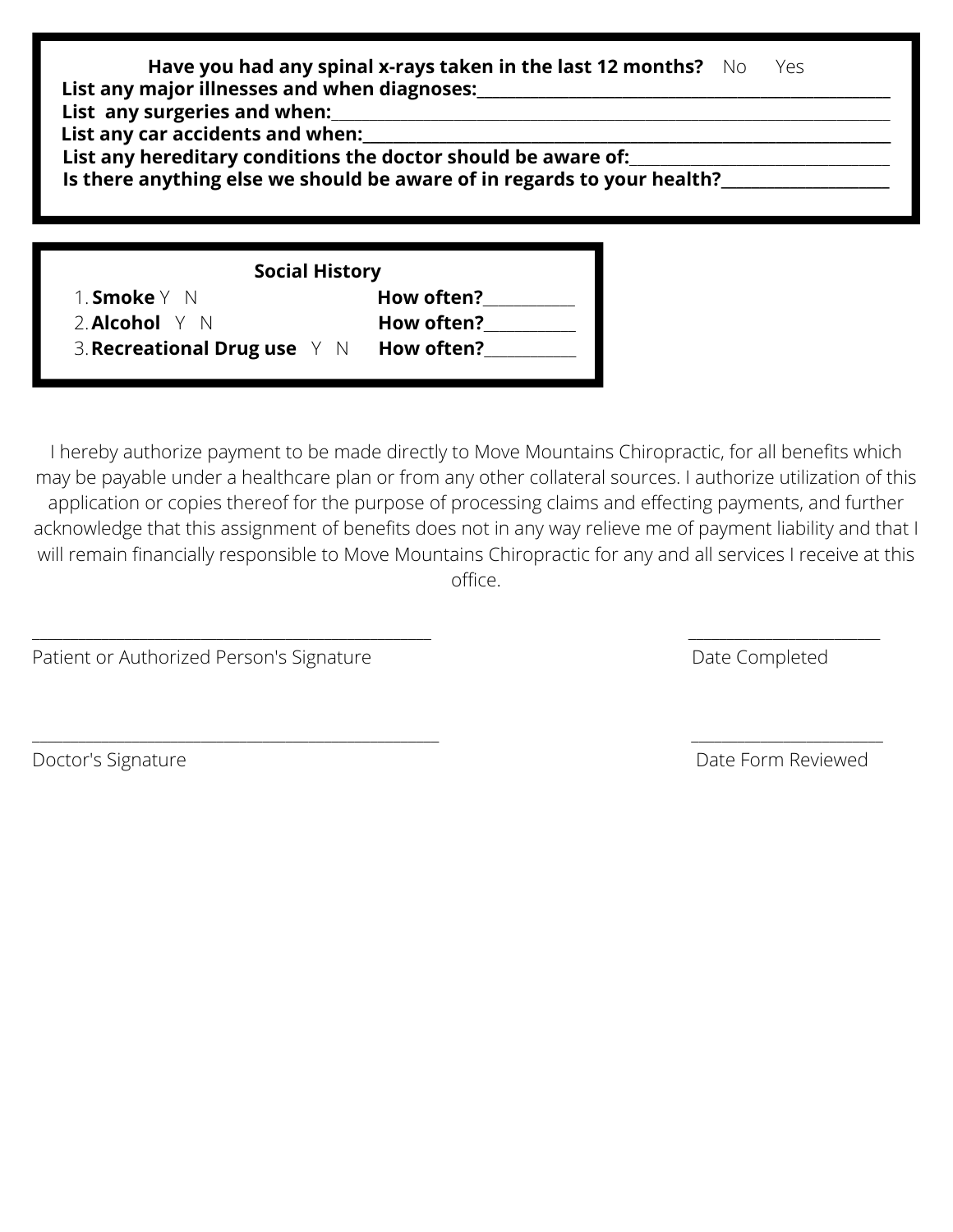# **INFORMED CONSENT**

**Regarding:** Chiropractic Adjustments, Modalities and Therapeutic Procedures:

\_\_\_\_\_\_\_\_\_\_\_\_\_\_\_\_\_\_\_\_\_\_\_\_\_\_\_\_\_\_\_\_\_\_\_\_\_\_\_\_\_\_\_\_\_\_\_\_\_\_ \_\_\_\_\_\_\_\_\_\_\_\_\_\_\_\_\_\_\_\_\_

I have been advised that chiropractic care, like all forms of health care, holds certain risks. While the risk are most often very minimal, in rare cases, complications such as sprain/strain injuries, irritation of a disc condition, and although rare, minor fractures and possible stroke (which occurs at a rate between one instance per one million to one per two million) have been associated with chiropractic adjustments.

Treatment objectives as well as the risks associated with chiropractic adjustments, and all other procedures provided at Move Mountains Chiropractic have been explained to me to my satisfaction and I have conveyed my understanding of both to the doctor. After careful consideration, I do hereby consent to treatment by any means, method and/or techniques the doctor deems necessary to treat my condition at any time throughout the entire clinical course of my care.

Patient or Authorized Person's Signature Date

**Regarding**: X-rays/Imaging Studies

**Females Only**: please read carefully and initial by each objective, include the appropriate date, then sign below if you understand and have no further questions, otherwise see our receptionist for further explanation.

\_\_\_ The first day of my last menstrual cycle was on \_\_\_\_\_\_\_\_\_\_\_\_\_\_\_\_ (Date)

\_\_\_\_\_\_\_\_\_\_\_\_\_\_\_\_\_\_\_\_\_\_\_\_\_\_\_\_\_\_\_\_\_\_\_\_\_\_\_\_\_\_\_\_\_\_\_\_\_\_ \_\_\_\_\_\_\_\_\_\_\_\_\_\_\_\_\_\_\_\_\_

\_\_\_ I have been provided a full explanation of when I am most likely to become pregnant, and to the best of my knowledge. I am not pregnant.

By my signature below I am acknowledging that the doctor and/or member of the staff has discussed with me the hazardous effects of ionization to an unborn child, and I have conveyed my understanding of the risks associated with exposure to x-rays. After careful consideration I therefore, do hereby consent to have the diagnostic x-ray examination the doctor has deemed necessary in my case.

Patient or Authorized Person's Signature Theorem Date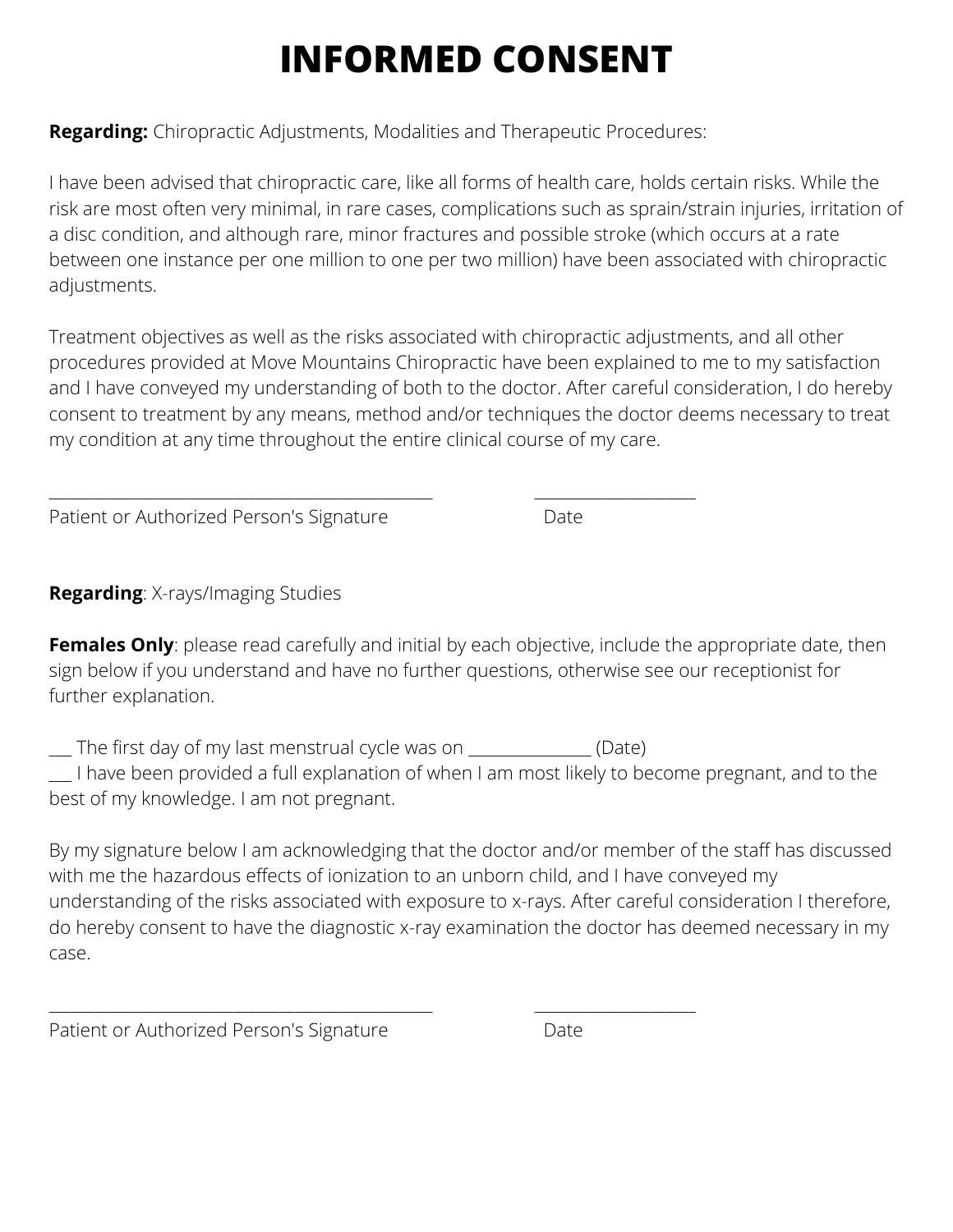## **NOTICE OF PRIVACY POLICY**

This office is required to notify you in writing, that by law, we must maintain the privacy and confidentiality of your Personal Health Information. In addition, we must provide you with written notice concerning your rights to gain access to your health information, and the potential circumstances under which, by law, or as directed by our office policy, we are permitted to disclose information about you to a third party without your authorization. Below is a brief summary of these circumstances. If you would like a more detailed explanation, one will be provided to you. Once you have read this notice, please sign.

### **Permitted Disclosures:**

- Treatment purposes discussion with other health care providers involved in your care 1.
- Inadvertent disclosures open treating area means open discussion. If you need to speak privately to the 2. doctor, please let our staff know so we can place you in a private consultation room.
- 3.For payment purposes to obtain payment from your insurance company or any other collateral source
- For workers compensation purposes to process a claim or aid in investigation 4.
- Emergency in the event of a medical emergency we may notify a family member 5.
- For Public health and safety in order to prevent or lessen a serious or eminent threat to the health or 6. safety of a person or the general public
- To Government agencies or Law enforcement to identify or locate a suspect, fugitive, material witness or 7. missing person
- For military, national security, prisoner and government benefits purposes 8.
- Deceased person discussion with coroners and medical examiners in the event of a patient's death 9.
- 10.Telephone calls or emails and appointment reminders we may call your home and leave messages regarding a missed appointment or apprise you of changes in practice hours or upcoming events.
- Change of ownership in the event this practice is sold, the new owners would have access to your PHI. 11.

### **Your Rights:**

- 1. To receive an accounting disclosures
- 2. To receive a paper copy of the comprehensive "Detailed" Privacy Notice
- To request mailings to an address different than residence 3.
- To request Restrictions on certain uses and disclosures and with whom we release information to, 4. although we are not required to comply. If however, we agree, the restriction will be in place until written notice of your intent to remove the restriction.
- 5. To inspect your records and receive one copy of your records at no charge, with notice in advance.
- 6. To request amendments to information. However, like restrictions, we are not required to agree with them.
- To obtain one copy of your records at no charge, when timely notice is provided (72 hours). X-rays are 7. original records and you are therefore not entitled to them. If you would like us to make a copy on a disc, we would be more than happy to accommodate you.

### **Complaints:**

If you wish to make a formal complaint about how we handle your health information, please call Pamela Voss at (843) 663-0274. If she is unavailable, you may make an appointment with our receptionist to see her within 72 hours or 3 working days. If you are still not satisfied with the manner in which this office handles your complaint, you can submit a formal complain to:

DHHS Office of Civil Rights 200 Independence Ave, SW Room 509F HHH Building Washington DC 20201 **Patient Initials:**\_\_\_\_\_\_\_\_\_\_